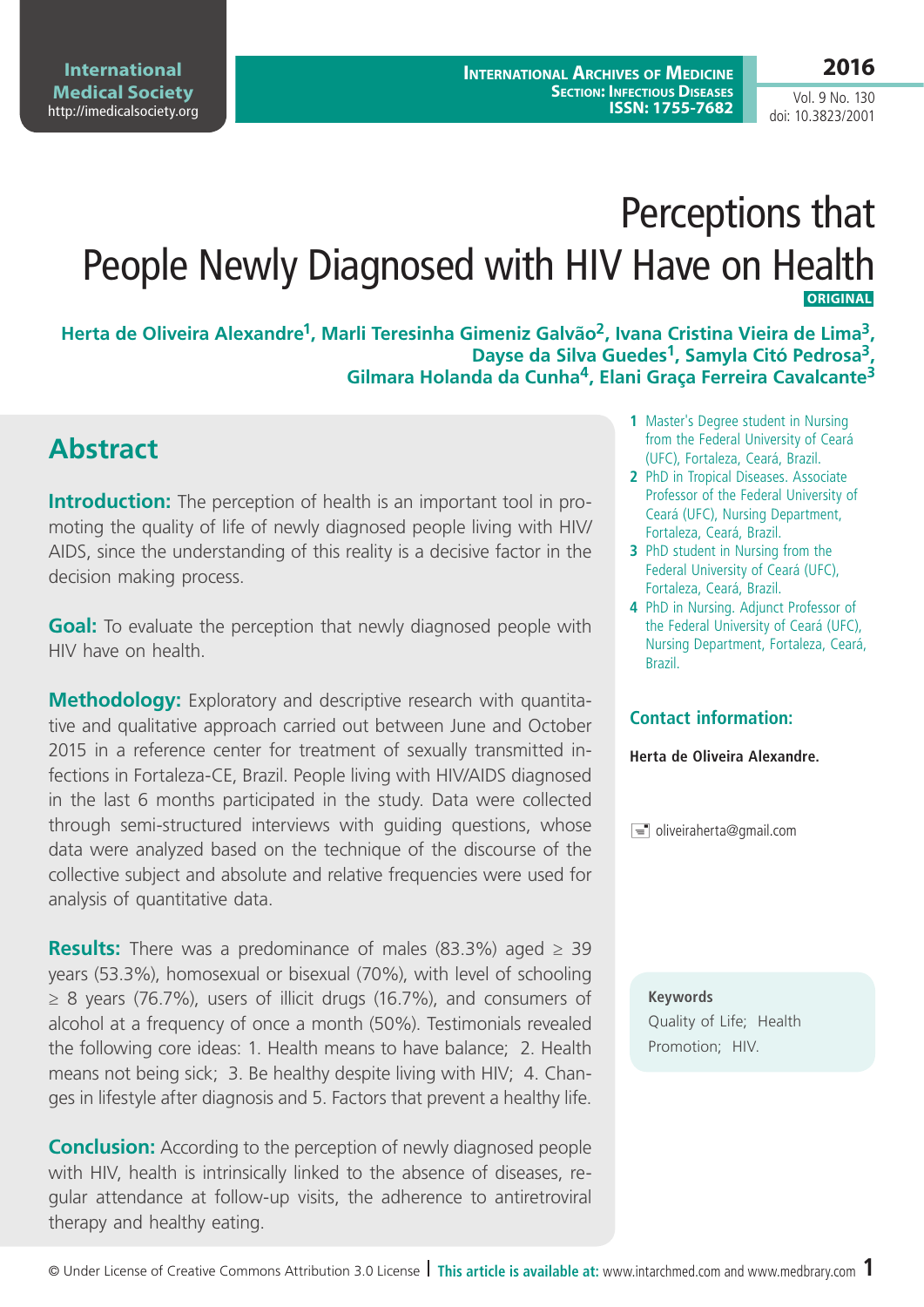**International Archives of Medicine Section: Infectious Diseases ISSN: 1755-7682** **2016**

Vol. 9 No. 130 doi: 10.3823/2001

# **Introduction**

With the advent of Antiretroviral Therapy (ART), there was a decrease in morbidity and mortality associated with HIV (Agwu *et. al*, 2012). Allied to the control of opportunistic infections, the treatment allowed a better quality of life for people living with HIV/AIDS (PLWHA) (Cunha *et. al*, 2015).

Thus, AIDS has become a chronic disease linked to challenges such as complex treatments, chronic fatigue and social stigma. Other aspects related to living with HIV/AIDS are depression, stress and uncertainty of life plans. These aspects are directly related to physical, spiritual, social, economic and mental problems that influence the quality of life and health promotion of PLWHA (SADAJJI *et. al.* 2015).

Health promotion can be understood as the training of individuals for the purpose of make them assume the control of their health, and so improve it (EDELMAN; KUDZMA; MANDLE, 2014). The most common strategies for health promotion aimed at PLWHA are carried out in the context of health education, where information about ways to change the lifestyle, and the prevention of comorbidities and co-infections are shared (ToLLI, 2012).

Thus, the perception of health is an important tool in promoting the quality of life of PLWHA, as the understanding of this reality is a decisive factor in decision making. Individuals generally act when they have the purpose of controlling situations of health and illness to which they are exposed. This occurs only when they realize that they are susceptible to health disorders or that these diseases could have serious implications for their life (Renesto *et. al*, 2014).

Still, how individuals perceive health and HIV influences the motivation to practice risky behavior, so that little understanding about their vulnerability is associated with more risk behaviors, such as non-adherence to drug therapy, use of alcohol and other drugs, as well as practice of unprotected sex (Xianhong *et. al*, 2015).

Thus, studying aspects of health perception from the perspective of people living with HIV/ AIDS is critical because enables the realization of interventions focused on their real needs, ensuring a comprehensive and holistic care to this population. In this context, this study aimed to evaluate the perception of health that newly diagnosed people with HIV have.

# **Methods**

This is an exploratory and descriptive research with quantitative and qualitative approach carried out between June and October 2015 in a reference center for treatment of sexually transmitted infections in Fortaleza, the capital of Ceará state, northeastern Brazil. Quantitative and qualitative research can identify the presence, frequency and amplitude characteristics related to the object of study. In addition, features that cannot be measured, such as feelings, perceptions, and afflictions other aspects are evaluated in this type of methodological approach (KIRSCHBAUM, 2013).

The participants consisted in 30 newly diagnosed (≤ 6 months) people living with HIV/AIDS, adults of both sexes under clinical follow-up, selected by convenient sampling. Patient recruitment occurred through verbal invitation prior to routine outpatient visit. In the period of the study, there were 40 clients with time of diagnosis  $\leq 6$  months.

An interview was conducted in a private room using a form divided into two parts. The first part investigated sociodemographic and clinical characteristics: gender, age, sexual orientation, marital status, occupation, education, religion, use of alcohol and other drugs,  $CD4 + T$  lymphocytes and viral load. The second part sought qualitative information obtained from the following guiding questions: In your opinion, what is health? Do you see yourself as a healthy person? What do you do to have/to maintain health? A pilot test with PLWHA using another health service was conducted to check the adequacy of the form. The testimonials were recorded and lasted an average of 30 minutes.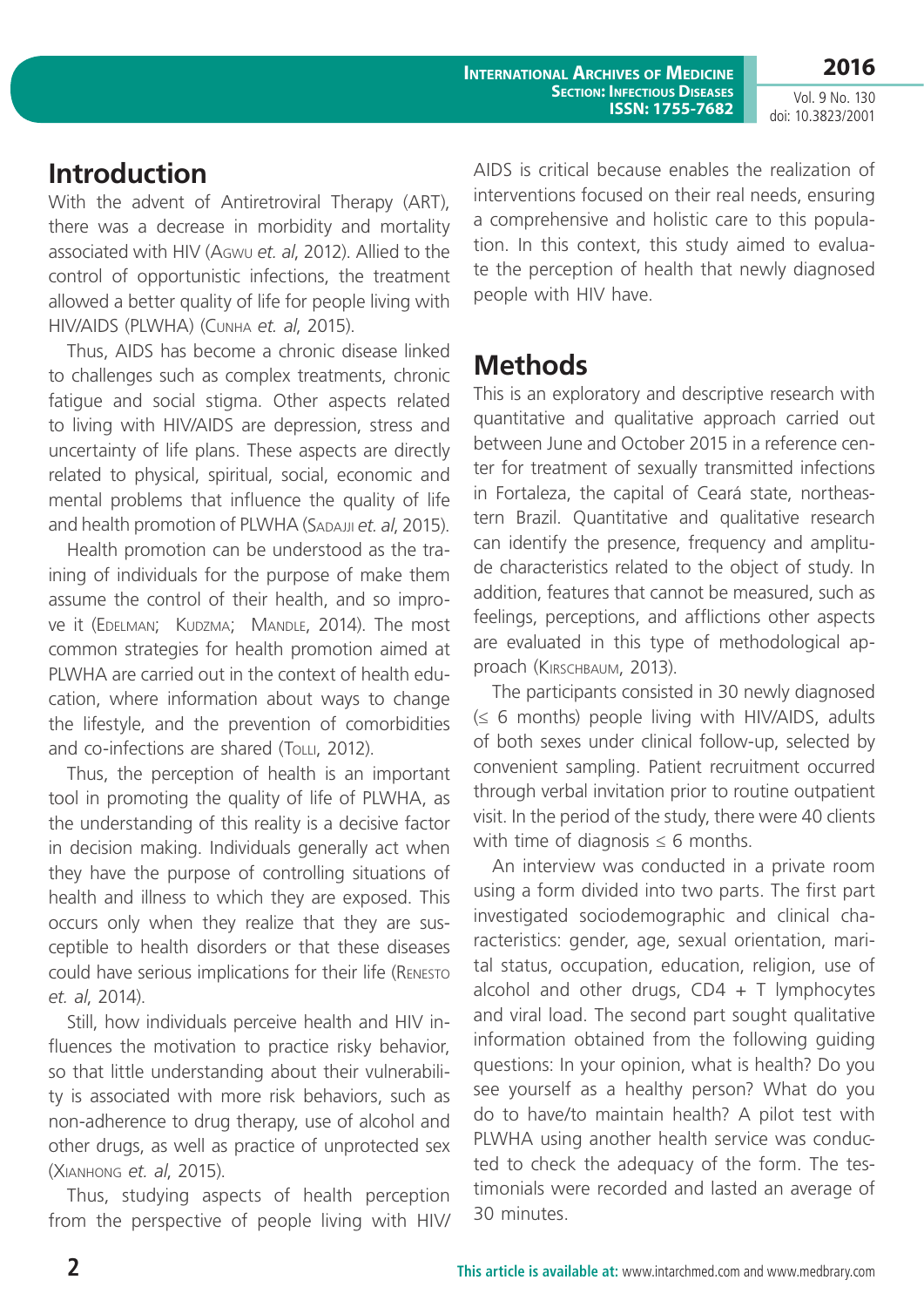Vol. 9 No. 130 doi: 10.3823/2001

**2016**

The qualitative data analysis was based on the technique of the Discourse of the Collective Subject (DCS). This technique is a proposal for the organization and tabulation of qualitative data of verbal nature from the most representative excerpts of the speech, that is, excerpts that reveal key expressions of the essence of the content of representations (Lefévre; Lefévre, 2005). The DCS is composed of four operators: key expression, central ideas, anchoring and discourse of the collective subject. Key expressions are speech excerpts highlighted by the researcher, excerpts that represent the essence of the testimonial's content. The central ideas are words or phrases that reveal, in a clear and objective manner, the meaning of the statements. Anchoring is a general statement used to "frame" particular situations. Finally, the DCS is a written speech-synthesis in the first person singular that brings together key expressions with central idea or equivalent anchoring (LEFÉVRE; Lefévre, 2016).

The analysis of the testimonials based on the DCS technique, followed these steps: I. full transcription of responses of each subject; II. Identification of key expressions, central ideas and anchorages of each response; III. Description of the central idea and of the anchoring taken from key-expressions, placing them in the corresponding column; IV. Grouping of key ideas that had the same meanings, assigning a letter to each group; V. Creating a central synthetic idea for each group; VI. Construction of the DCS from the central synthetic idea (LEFÉVRE; LEFÉVRE, 2005; Lefévre; Lefévre, 2016).

Quantitative data were entered into the program Statistical Package for Social Sciences (SPSS) version 22.0. Absolute and relative frequency of variables were calculated.

The research project was approved by the Ethics Committee of the Federal University of Ceará, under Opinion number 1.252.440.

### **Results**

Among the 30 interviewed people, there was a predominance of males (83.3%) aged  $\geq$  39 years (53.3%), homosexual or bisexual (70%), with schooling  $\geq$  8 years (76.7%), users of illicit drugs (16.7%) and consuming alcohol at a frequency of once a month (50%) **(Table 1)**.

**Table 1.** Distribution of the domains and facets of QoL. João Pessoa, PB, 2015.

| <b>Variables</b>                              | (N)            | %    |
|-----------------------------------------------|----------------|------|
| Gender                                        |                |      |
| Male                                          | 25             | 83.3 |
| Female                                        | 5              | 16.7 |
| Group Age (years)                             |                |      |
| 229                                           | 14             | 46.7 |
| $\geq$ 39                                     | 16             | 53.3 |
| Sexual orientation                            |                |      |
| Heterosexual                                  | 9              | 30.0 |
| Homosexual/Bisexual                           | 21             | 70.0 |
| Years of Schooling                            |                |      |
| > 8                                           | 23             | 76.7 |
| < 8                                           | $\overline{7}$ | 23.3 |
| Use of illicit drugs                          |                |      |
| Yes                                           | 5              | 16.7 |
| No                                            | 25             | 83.3 |
| Frequency of alcohol consumption ( $n = 21$ ) |                |      |
| Once a month or less                          | 15             | 50.0 |
| 2 to 4 times a month                          | 5              | 16.7 |
| 2 to 3 times a week                           | 1              | 33.3 |

Regarding the results of the analysis of the speech in the light of the discourse of the collective subject, four central ideas emerged: 1. Health means to have balance; 2. Health means not being sick; 3. I can enjoy health despite living with HIV; 4. I did changes in lifestyle after diagnosis and 5. There are factors that prevent me from having a healthier life **(Table 2)**.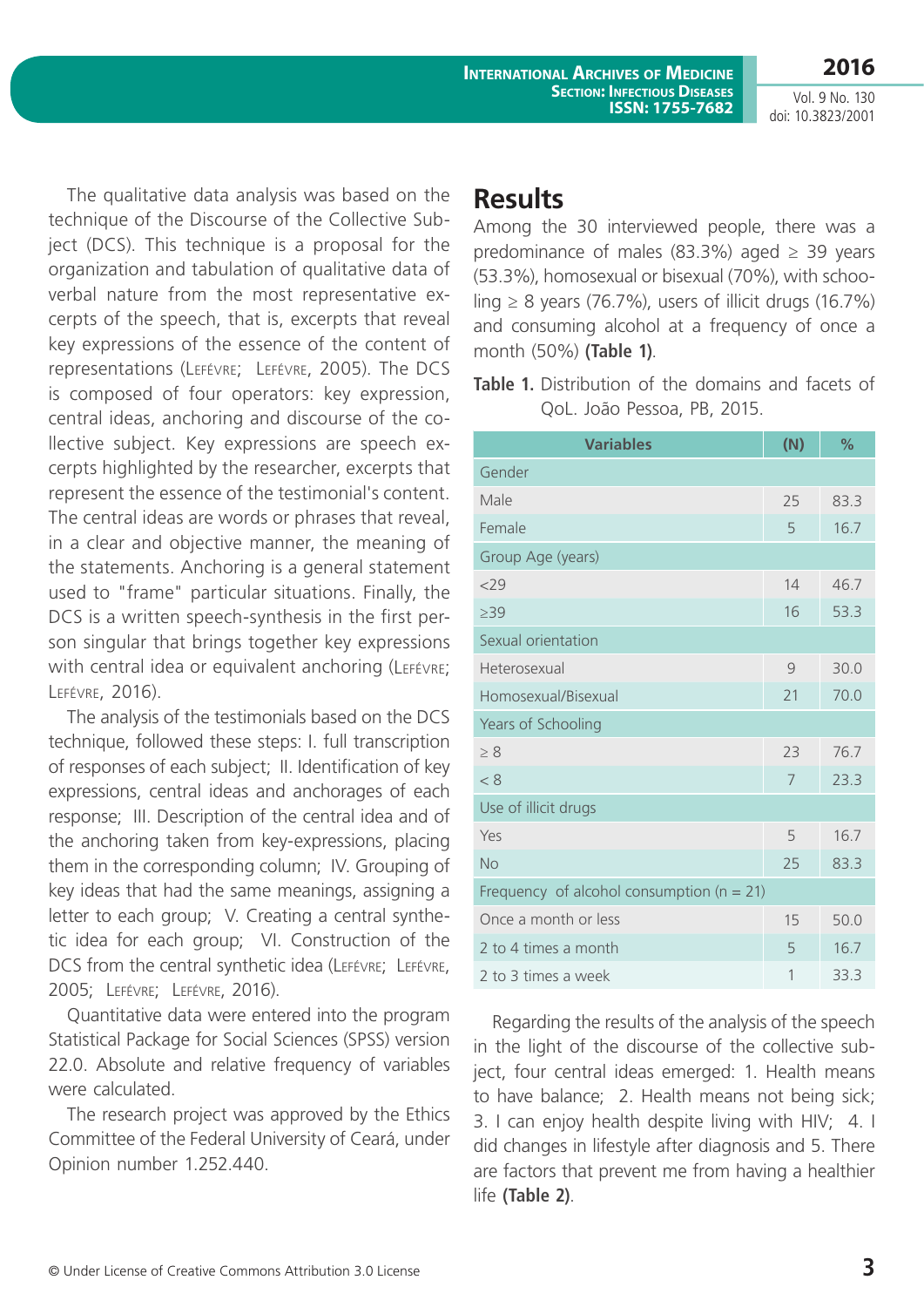**2016**

Vol. 9 No. 130 doi: 10.3823/2001

| <b>Central Idea</b>                     | <b>Discourse Of The Collective Subject</b>                                                                                                                                                                                                                                                                                                                                                    |
|-----------------------------------------|-----------------------------------------------------------------------------------------------------------------------------------------------------------------------------------------------------------------------------------------------------------------------------------------------------------------------------------------------------------------------------------------------|
| Health means to have<br>balance         | Health is to have physical, mental and behavioral balance; it is the basis of everything for a<br>human being. It is to feel good with yourself, live well, take care of yourself, have quality of life,<br>eat well, have the possibility of practice exercises, work, have comfort, have the desire to have<br>fun, have a good relationship with friends and go out for a leisurely. DCS 1 |
| Health means not being<br>sick          | Health is not living with any disease, is to prevent yourself so that you do not get diseases. As<br>I am infected with HIV, I do not feel that I am healthy. I have faced many problems in my life<br>after I found out the diagnosis. Sometimes I think I'm going to die soon, or that I'll have greater<br>chance of getting cancer. DCS 2                                                 |
| Be healthy despite living<br>with HIV   | Despite the diagnosis of HIV, I have no health problem. I live well, I feel good, I have self-<br>esteem, work, go out with friends, so consider myself healthy. After I got the virus I started to<br>see my life with other eyes, I see that my health comes first and if I do not take care of myself,<br>no one will. DCS 3                                                               |
| Changes in lifestyle after<br>diagnosis | Today I try to take care of myself, eat better, do physical exercise, I avoid drinking alcohol and<br>smoking - I try to have a different routine that I used to have before. Also, I regularly go to the<br>doctor to make my follow up and I take my medicine daily. DCS 4                                                                                                                  |
| Factors that prevent a<br>healthy life  | As my work routine is intense, I do not have time to eat as healthily as I wanted, or to work<br>out and control smoking. In addition, the medication that I take causes me unease, causes<br>headache and nausea. Psychological issues also hinder my health. DCS 5                                                                                                                          |

**Table 2.** Central ideas and DCS generated from testimonials.

# **Discussion**

Discovering that you are facing a chronic and still incurable illness may raise insecurity in newly diagnosed PLWHA on how to achieve or maintain health. The start of ART is one of the most difficult steps, as it implies a new routine of life and the use of drugs constanstly reminds patients of their ill condition (Santos *et. al*., 2011). In addition to the daily dose of antiretroviral drugs at this early stage, it is necessary to make behavioral changes in lifestyle for prevention of comorbidities, changes such as a balanced diet, regular physical exercise and avoiding using alcohol and illicit drugs (Brasil, 2015).

It was noted that the participants of the survey described health as a balance between body, mind and lifestyle contrary to the biomedical model in which the concept of health is restricted to biological and individual dimensions, which is insufficient to meet the needs of the population. This demonstrates the need to host PLWHA with recent diagnosis with the perspective of health promotion, based on approaches that promote emotional well-being and social support (Sun *et. al*, 2013).

The discovery of positive serostatus for HIV generates many different feelings and behaviors in individuals that may compromise their quality of life (Silva, 2015). In this study, newly diagnosed people with HIV mentioned the fear of death, in line with another study carried out with women (Galvão *et. al*., 2013). Facilitating the restoration of emotional and social well-being of individuals affected with the virus is an important aid for effective results in the process of acceptance of disease (Lemos *et. al*., 2013).

After the initial period of diagnosis comes the desire to overcome the feelings related to the initial impact of seeing oneself affected by HIV/AIDS, where the individual needs to continue life. Changes in lifestyle occur not only for individuals but also for those who are part of the support network. Changes are related to health habits, routines, conceptions of health and life itself (Pinto, 2014).

In this study, change in the daily routine, with constant monitoring of health and permanent care to attempt the maintain the well-being, was repor-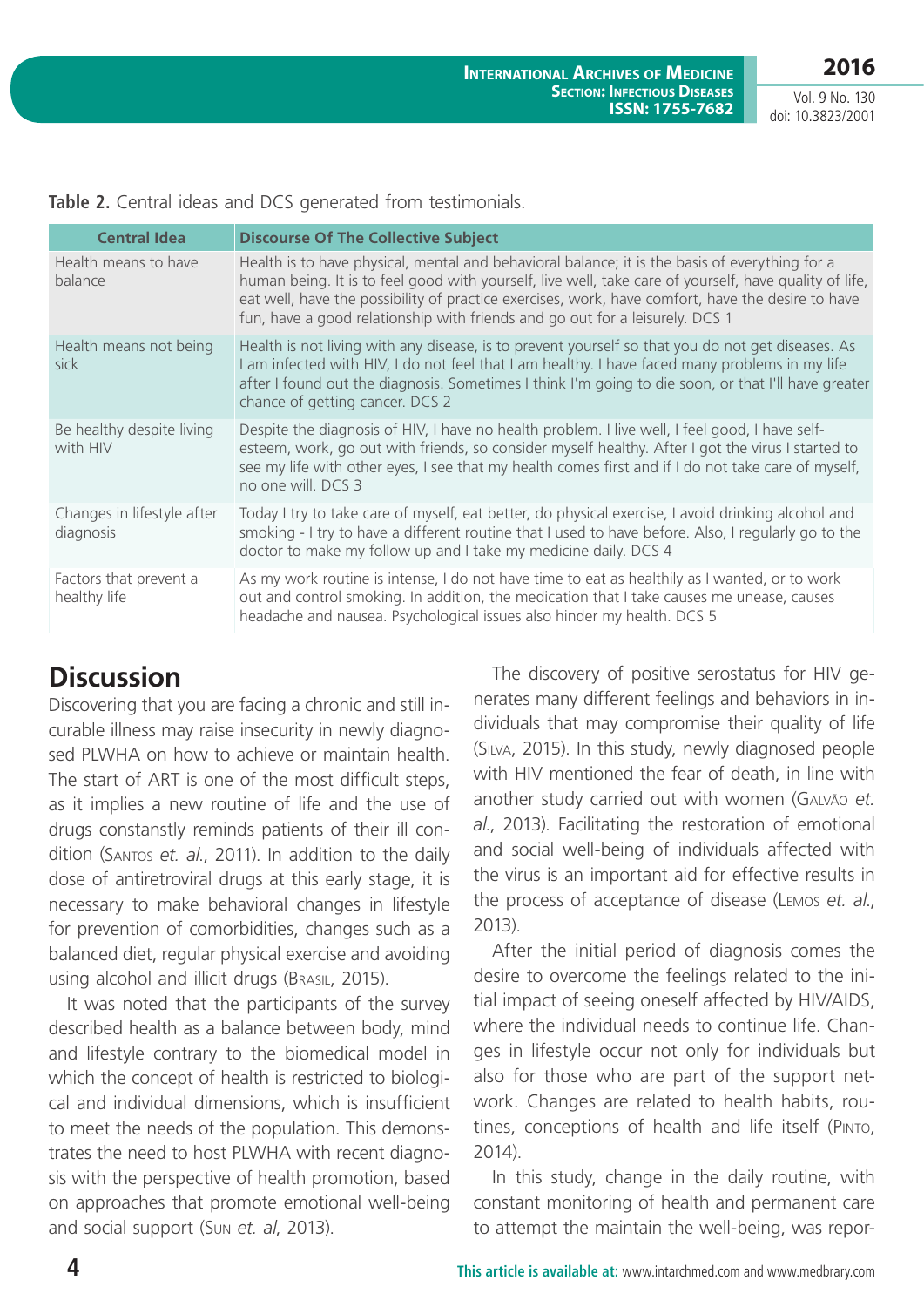**2016**

Vol. 9 No. 130 doi: 10.3823/2001

ted by individuals. Large portion of the participants reported changes in health habits, expressing concern with the use of alcohol and smoking. They also showed significant changes, such as the search for a healthier diet and physical activity. A similar result was reported by Costa (2015) that shows change such as increased water intake and the number of meals that correspond to the recommended for the benefits of a more disciplined life.

The daily dose of medication was mentioned as a challenge due to adverse effects, the main reason for irregular taking of antiretroviral drugs (ALMEIDA *et. al*, 2011). Narratives of women living with HIV/ AIDS pointed daily struggles to take medication due to fear of being discriminated by colleagues and society in general, and fear of not being included in many activities if the positive diagnosis for HIV would be revealed (Matovu *et. al*, 2012).

Health professionals working in the various areas of care, among them HIV/AIDS, should intervene for an expanded concept of health, making an exchange between the psychosocial and cultural aspects so that we can see the user as a whole being, one that has rights and main author of his health (Lopes *et. al*., 2014).

The incentive forregular meetings with all staff involved in patient care, discussing the main problems faced both by patients and by the staff, in order to improve adherence to treatment, creating opportunities and fostering the meeting of the patients among themselves to exchange experiences are simple steps that may be planed and carried out and may favor changing the current reality, improving health indicators (Silva *et. al*., 2015).

### **Conclusion**

For newly diagnosed people living with HIV, health is intrinsically linked to the absence of diseases, regular attendance at follow-up visits, the adherence to antiretroviral therapy and healthy eating. In addition, the positive diagnosis of HIV is related to the lack of health only due to the fact of having to live with this virus.

The results indicate the need to implement activities aimed at promoting health and improving quality of life, which should include: adherence to drug therapy, physical activity, healthy eating, health-related rights, social support, healthy lifestyle and health care.

There is a need to put a specific plan of care in practice for newly diagnosed people with HIV/AIDS, aiming not only at good clinical results, but also at promoting the psychological and social health in order to improve the quality of life. It is recommended to carry out studies to propose and evaluate interventions aimed at promoting the health of PLWHA, especially the newly diagnosed ones.

As study limitation, it is not possible to generalize the findings because of the chosen method.

#### **References**

- **•** Agwu AL.; Siberry GK; Ellen J; Fleishman JA, Rutstein R, Gaur AH, *et. al*. Predictors of Highly Active Antiretroviral Therapy Utilization for Behaviorally HIV-1–Infected Youth: Impact of Adult Versus Pediatric Clinical Care Site. Journal of Adolescent Health. 2012; 50(5):471-7.
- **•** Cunha J, Maselli LMF, Stern ACB, Spada C, Bydlowski SP. Impact of antiretroviral therapy on lipid metabolism of human immunodeficiency virus-infected patients: Old and new drugs. World Journal of Virology. 2015; 4(2):56-77.
- **•** Sajjadi M, Rassouli M, Bahri N, Mohammadipoor F. The Correlation Between Perceived Social Support and Illness Uncertainty in People with Human Immunodeficiency Virus/ Acquired Immune Deficiency Syndrome in Iran. Indian Journal of Palliative Care. 2015; 21(2):231-5.
- **•** Edelman CL, Mandle CL, Kudzma EC. Health Promotion Throughout the Life Span. 4th ed. Missouri: Elsevier Mosby; 2014. 632p.
- **•** Tolli M. V. Effectiveness of peer education interventions for HIV prevention, adolescent pregnancy prevention and sexual health promotion for young people: a systematic review of European studies. Health Education Research. 2012; 27(5): 904-13.
- **•** Renesto HMF, Falbo AR, Souza E, Vasconcelos MG. Enfrentamento e percepção da mulher em relação à infecção pelo HIV. Rev Saude Publica. 2014; 48(1):36-2.